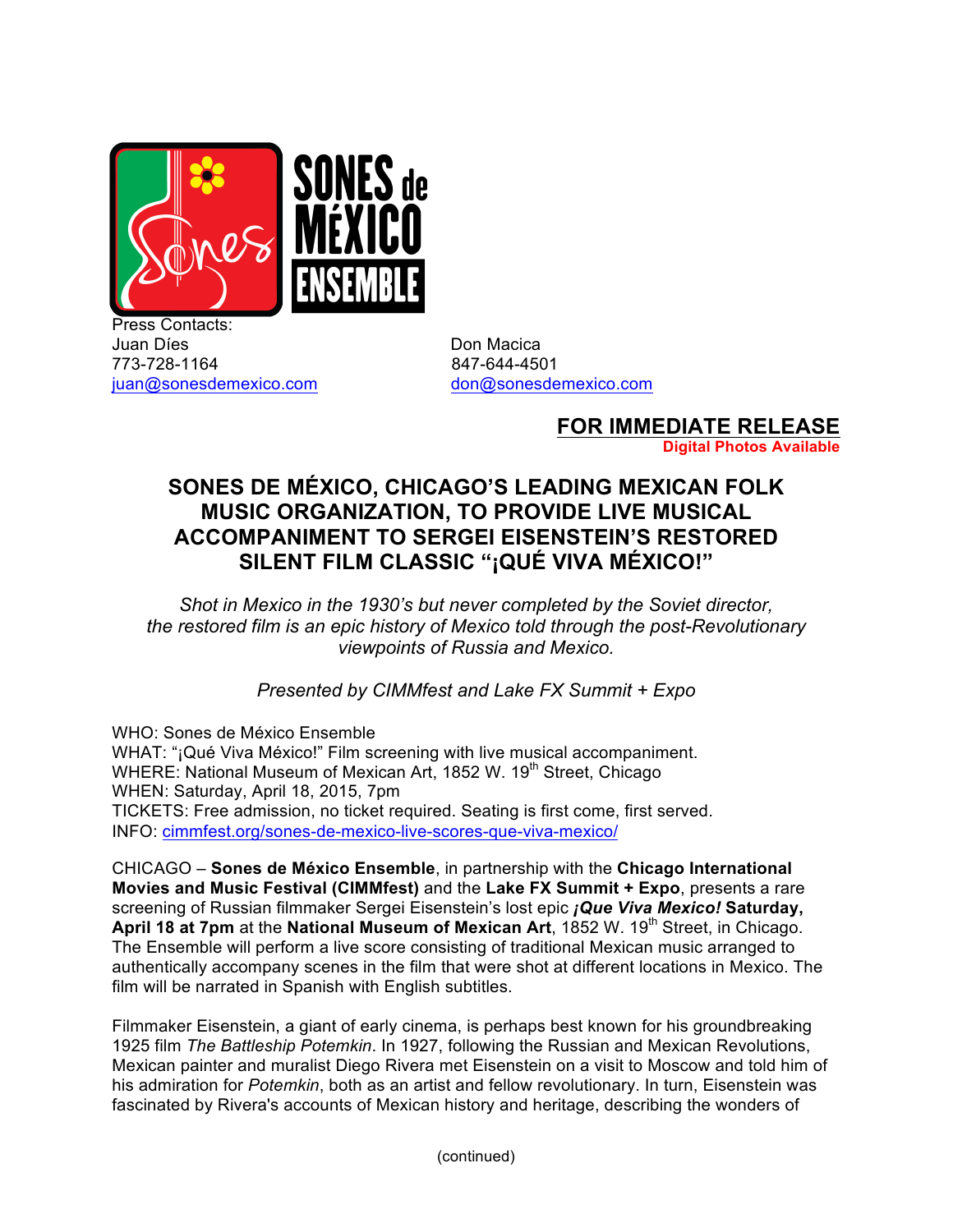ancient Aztec and Mayan art and architecture as well. Inspired, Eisenstein traveled to Mexico in 1930 to film an epic post-Revolutionary story. Despite shooting over 30 hours of film, he never completed his vision and lost control of the film. Finally, in 1979, Russian director Grigori Alexandrov, who went to Mexico with Eisenstein, and using his notes for reference, restored the film in a manner consistent with Eisenstein's intent.

"*¡Qué Viva México!* is a true classic of silent cinema and an important reflection on Mexican history and revolutionary struggle," says Juan Díes, Executive Director of Sones de México, an organization dedicated to researching and preserving the regional folk music of Mexico. "However, we found that the music Alexandrov chose for his restoration does not always match the regional culture of the Mexican indigenous groups represented in the film. We are rescoring the film with what we believe are more accurate representations of those cultures." The score will include traditional songs, improvised incidental music and sound effects created by the whole group, and original compositions by Sones de México member Zacbé Pichardo, who is the music director on this project.

The film will be shown with English subtitles, but Alexandrov's original Russian narration will be replaced by a live actor speaking in Spanish. "We want our Spanish-speaking audience to follow the story as well," adds Díes.

The event is free and open to the public. Attendees are encouraged to RSVP on Sones de México's Facebook event page: tinyurl.com/quevivamexico. RSVP does not guarantee admission, but it will help the presenters plan and accommodate the expected number of guests. Please note that this film contains brief nudity and some scenes of violence, and may not be appropriate for young children.

**About Sones de México Ensemble:** The group is Chicago's premier folk music organization specializing in Mexican 'son,' a genre encompassing the roots of mariachi music and other regional styles, including *huapango*, *gustos*, *chilenas*, *son jarocho*, and more. The ensemble was formed in 1994 and soon incorporated as a non-profit organization to keep the tradition of Mexican 'son' alive in its many regional forms. As a performer and recording artist, they have developed and popularized many original arrangements of Mexican traditional tunes. Its original work has experimented cross-culturally with symphonic, Irish, folk, blues, C&W, jazz and rock, though never abandoning its roots in Mexican son.

The group has released six CDs: *íQue Florezca! (Let it Bloom*); *Fandango on 18th Street*; the GRAMMY® nominated *Esta Tierra Es Tuya (This Land is Your Land*); *Fiesta Mexicana* (a children's album); *íViva la Revolución!*; and *13 B'ak'tun*.

The organization is a  $501(c)(3)$  not-for-profit organization with a commitment to teaching. The mission of Sones de México Ensemble is to promote greater appreciation of Mexican folk and traditional music and culture through innovative performance, education, and dissemination.

For more information, visit www.sonesdemexico.com

 $\mathcal{L}_\mathcal{L}$  , where  $\mathcal{L}_\mathcal{L}$  , we have the set of the set of the set of the set of the set of the set of the set of the set of the set of the set of the set of the set of the set of the set of the set of the set

The mission of the **Chicago International Movies and Music Festival** (**CIMMfest**) is to highlight the inseparability of film and music through the production of an annual four-day, multivenue festival. CIMMfest is a convergence event that highlights the interconnectedness of all people shown through the lens of music and movies, on stage and on screen. All participating films have music at their center: short and long form documentaries and narrative fiction;